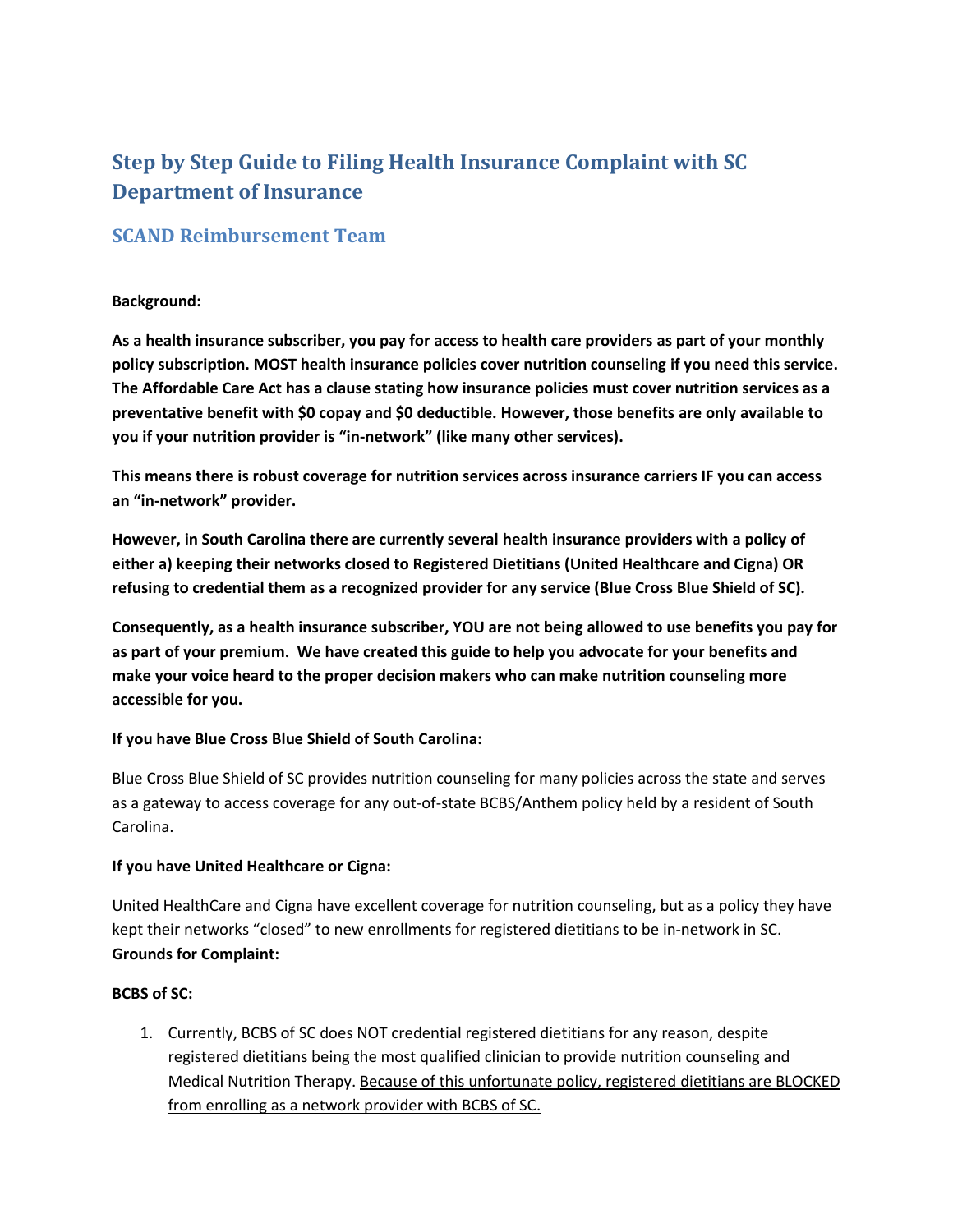- 2. Consequently, **BCBS of SC does NOT have a network of contracted providers in the state of South Carolina that consumers can access**, effectively creating an **empty network** for nutrition services in the state.
- 3. The closest providers are over the border in Charlotte, NC (except for 3-5 providers randomly scattered among hospitals in Florence, Charleston, and one in Greenville). This means most subscribers must travel >75-100 miles to access a nutrition provider for nutrition counseling. **This is considered unreasonable and inaccessible by insurance standards who use the radius of 50 miles as a "cut-off" for your "geographical area".**
- **4. As such, you, and thousands of other BCBS of SC subscribers have what is called a "gap in coverage" because no nutrition provider exists in your geographical area.**
- **5. This results in benefits you PAY for, but cannot access. Per BCBS, they have a "physician network" that provides these services, but no physicians currently provide these services per the BCBS provider search inquiry on SC BCBS website. This is what is called a "dead" benefit.**

#### **United Healthcare, Cigna, Tricare:**

- **1.** These providers HAVE a network of registered dietitians but the number of in-network providers is not enough to provide adequate coverage for the geographical area in the state of SC.
- **2.** For example: United Healthcare has a large network of "in-network" registered dietitians in their provider search, but they "pad" this network with registered dietitians who provide inpatient services in large organizations like Prisma Health and Lexington Medical Center. In other words, "all" organization registered dietitians are included in the network—including inpatient dietitians of every kind and specialists who don't see individuals in an office or outpatient setting. In fact, < 1 in 10 registered dietitians in their network list actually see individuals in an outpatient setting.
- **3.** These insurance providers nevertheless use this "large" network pool to deny contracts to registered dietitians who DO work in outpatient settings.
- **4. This means that most registered dietitians you will try and see for nutrition counseling will be turned down when requesting "in-network" contracts because the insurance company will say "our network is full" or "our network is closed". This greatly reduces your chances of seeing an in-network nutrition provider in your geographical area.**

#### **ACTION STEPS YOU CAN TAKE:**

Notify SC regulators about the lack of an in-network nutrition provider pool for health insurance subscribers and the refusal to offer credentialing and contracting to registered dietitians as nutrition providers. Do this by filing a complaint with the SC Department of Insurance to voice your disagreement and disenfranchisement as a consumer of healthcare insurance to a) **allow registered dietitians to be credentialed in South Carolina** and b) **provide you, as a health insurance subscriber with a network of nutrition providers in your geographic area.**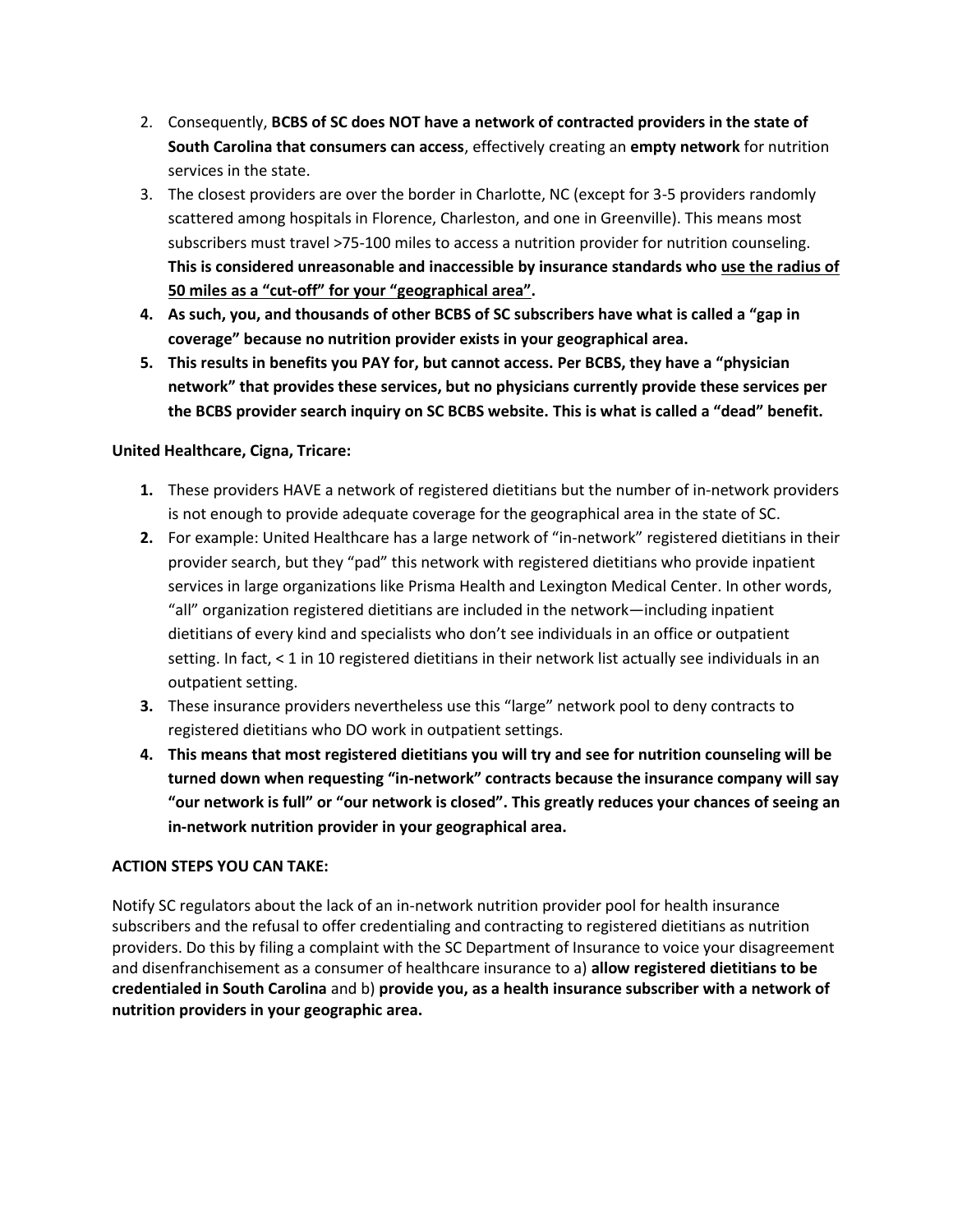#### **Step by Step Process to File a Complaint Online:**

- 1. Go to:<https://www.doi.sc.gov/> CNavigate to "CONSUMERS" tab at TOP LEFT "CLICK" the tab
- 2. On the CONSUMERS home page, scroll down to middle under "FILE A COMPLAINT" and click "Online Consumer Complaint Form"
- 3. Proceed as highlighted below:

#### Step 1:

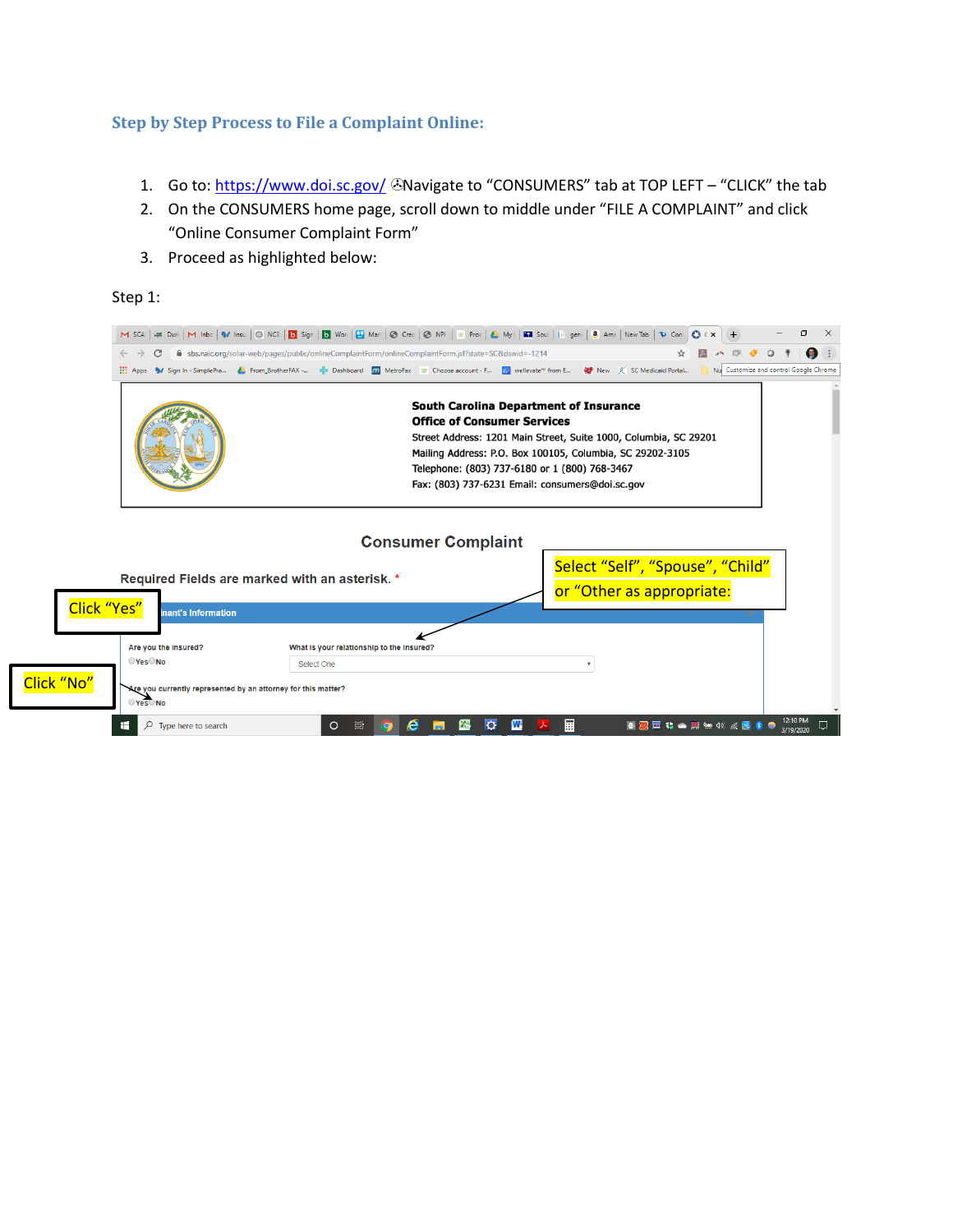# STEP 2:

| *First Name:                                   | <b>Middle Name:</b>                                | *Last Name:                                                                                |
|------------------------------------------------|----------------------------------------------------|--------------------------------------------------------------------------------------------|
|                                                |                                                    |                                                                                            |
| *Address Line 1:                               | ↖                                                  |                                                                                            |
|                                                |                                                    |                                                                                            |
| <b>Address Line 2:</b>                         |                                                    |                                                                                            |
|                                                |                                                    |                                                                                            |
| <b>Address Line 3:</b>                         |                                                    |                                                                                            |
|                                                |                                                    | Fill in your personal contact                                                              |
| <b>Address Line 4:</b>                         |                                                    | information and address, and                                                               |
|                                                |                                                    | note how you would prefer                                                                  |
| <b>Address Line 5:</b>                         |                                                    | to be contacted by the                                                                     |
|                                                |                                                    | insurance commission.                                                                      |
| <b>Address Line 6:</b>                         |                                                    |                                                                                            |
|                                                |                                                    |                                                                                            |
| *City:                                         | *State.                                            | *ZIP:                                                                                      |
|                                                | South Carolina                                     |                                                                                            |
|                                                |                                                    |                                                                                            |
| County:                                        | ¥<br>*Country:                                     | <b>International Zip:</b>                                                                  |
| Select One<br>$\overline{\mathbf{v}}$          | <b>Jnited States</b>                               |                                                                                            |
| <b>Email Address</b>                           | <b>Reenter Email:</b>                              |                                                                                            |
|                                                |                                                    |                                                                                            |
| *Phone Number:                                 | EXT:                                               |                                                                                            |
|                                                |                                                    |                                                                                            |
| <b>Alternate Phone Number:</b>                 | EXT:                                               |                                                                                            |
|                                                |                                                    |                                                                                            |
| How do you prefer to be contacted?             |                                                    |                                                                                            |
| Select One<br>$\overline{\mathbf{v}}$          |                                                    |                                                                                            |
| STEP 3:                                        |                                                    | IF the subscriber who needs nutrition counseling is your child or spouse, etc, but YOU are |
|                                                | filling out the form, please note THEIR name here: |                                                                                            |
| Insured's Information(If different than above) |                                                    |                                                                                            |
| <b>First Name:</b>                             | Middle Name:                                       | <b>Last Name:</b>                                                                          |
|                                                |                                                    |                                                                                            |
|                                                |                                                    |                                                                                            |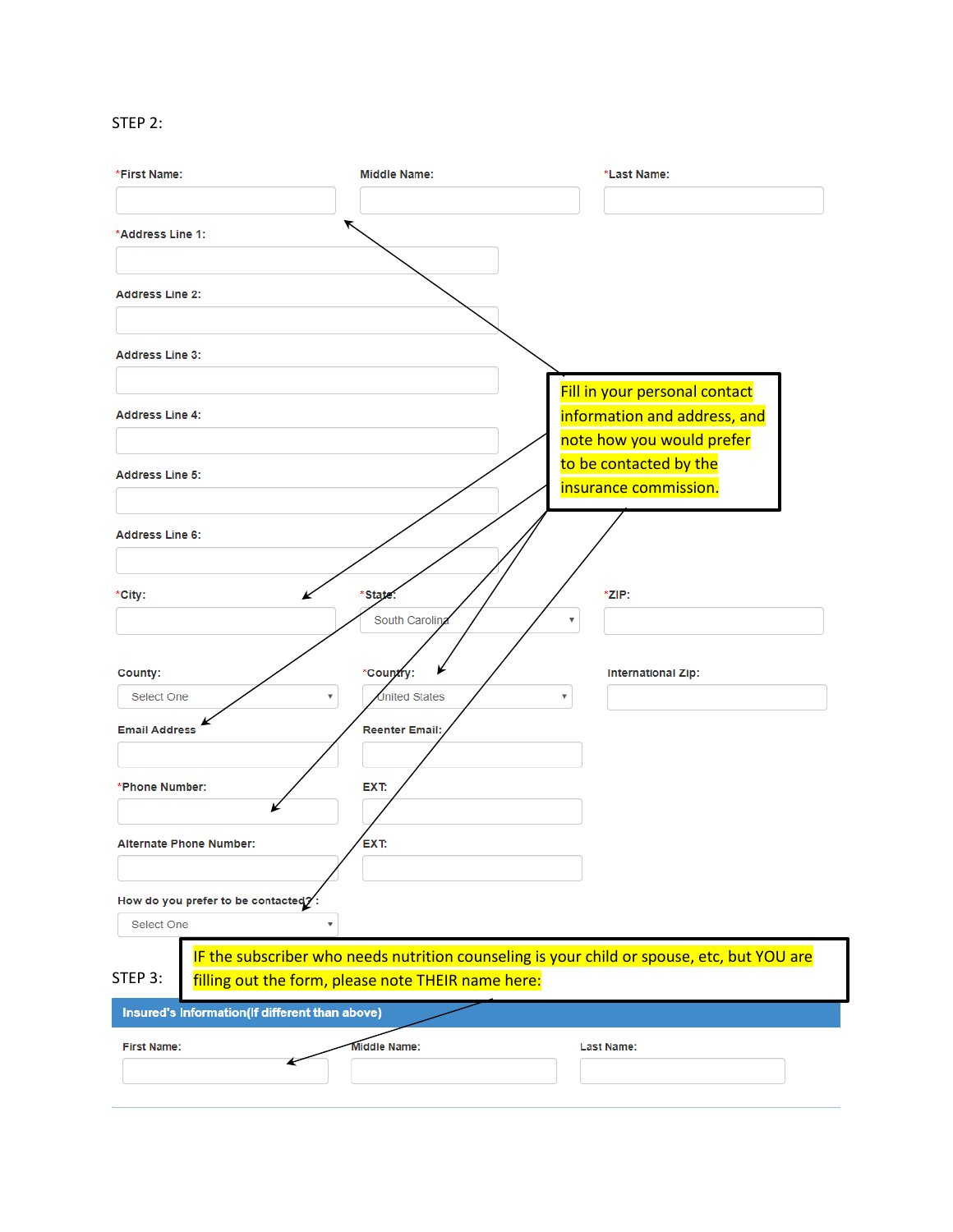# STEP 4:

| Other Parties involved in this problem |                   |                     |                                      |  |
|----------------------------------------|-------------------|---------------------|--------------------------------------|--|
| <b>First Name:</b>                     | <b>Last Name:</b> | <b>Description:</b> | You can skip this unless you are     |  |
|                                        |                   |                     | involving a doctor, dietitian,       |  |
| <b>First Name:</b>                     | <b>Last Name:</b> | <b>Description:</b> | representative, lawyer or some other |  |
| <b>First Name:</b>                     | <b>Last Name:</b> | <b>Description:</b> | party in the complaint:              |  |
|                                        |                   |                     |                                      |  |

# STEP 5:

|                                                                                   | *Who is the Complaint Against? Provide the name of one or more of the parties you are complaining agains                                                                                    |  |
|-----------------------------------------------------------------------------------|---------------------------------------------------------------------------------------------------------------------------------------------------------------------------------------------|--|
| a. Name of Insurance Company                                                      | Put name of insurance company (Blue Cross Blue Shield, Aetna, Cigna, United                                                                                                                 |  |
|                                                                                   | Healthcare, etc) with whom you are a subscriber and filing a complaint:                                                                                                                     |  |
| b. Name of Insurance Agency                                                       |                                                                                                                                                                                             |  |
| c. Name of Agent, Adjuster, Appraiser                                             | Leave these blank                                                                                                                                                                           |  |
| <b>First Name:</b>                                                                | <b>Last Name:</b>                                                                                                                                                                           |  |
|                                                                                   | Select "No" UNLESS you hired a                                                                                                                                                              |  |
| Have you litigated your claim?                                                    | lawyer to file litigation on your claim<br>vou answered "Yes" what was the                                                                                                                  |  |
| OYesONo                                                                           | court's decision?:                                                                                                                                                                          |  |
|                                                                                   | Only fill in if "Yes" to litigation                                                                                                                                                         |  |
| <b>Policy Number:</b>                                                             | 4000 characters remaining<br><b>Certificate Number:</b><br><b>Claim Number:</b>                                                                                                             |  |
|                                                                                   |                                                                                                                                                                                             |  |
| Put your insurance Subscriber ID# here<br>(or your child's, spouse's etc for whom | <b>ONLY IF you had a claim filed already, and you were denied</b><br>nutrition coverage for a particular visit, put the claim                                                               |  |
| you are filing the complaint):<br>STFP 6:<br>Date of Loss/Service:                | number here (found on your insurance statement from your<br>insurance company under "provider claim<br>Date of Purchase:<br><b>Date Of Cancellation:</b>                                    |  |
|                                                                                   |                                                                                                                                                                                             |  |
| <b>Insured Age Group:</b>                                                         | Leave these blank, unless you want<br>to note the "amount in dispute" from<br><b>Amount in Dispute:</b>                                                                                     |  |
| Select One                                                                        | a "Claim number" referenced above,                                                                                                                                                          |  |
|                                                                                   | indicating the \$\$ amount not                                                                                                                                                              |  |
| *Type of Insurance:                                                               | *Reason For Complaint<br>covered in your claim                                                                                                                                              |  |
| Annuity<br>Auto<br><b>Bail Bonds</b><br>Commercial                                | <b>Adjuster Handling</b><br>Select "Claim denial" if you are referencing a<br><b>Agent Handling</b><br>Cancellation<br>claim as noted above; otherwise select "Other"<br><b>Claim Delay</b> |  |
| Dental<br><b>Disability</b>                                                       | <b>Claim Denial</b><br>Select "Group Health" if you have an employer based plan; select                                                                                                     |  |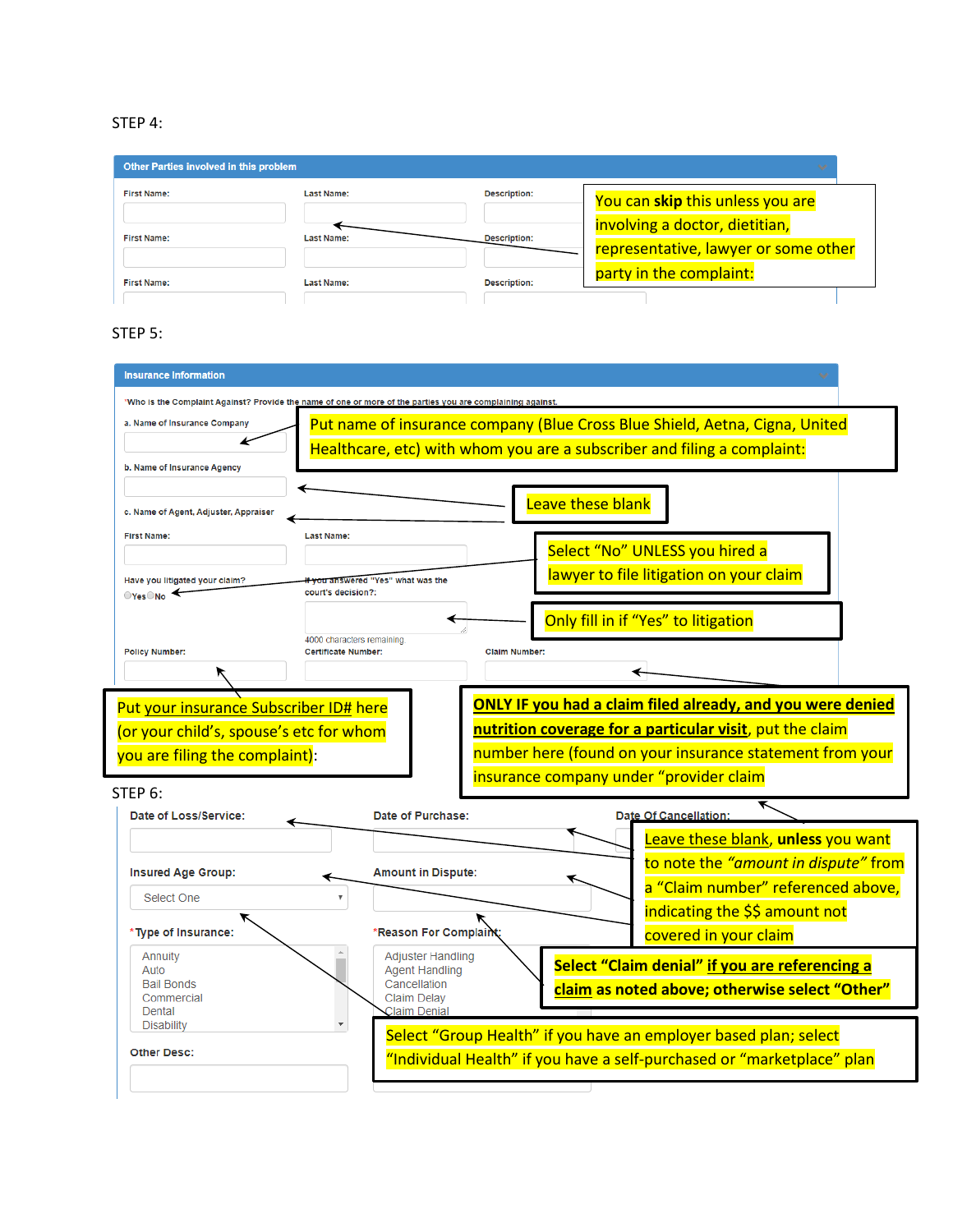#### STEP 7:

| <b>Details and Supporting Documents</b> | $\sim$ |
|-----------------------------------------|--------|
| *Details Of Complaint:                  |        |
|                                         |        |
|                                         |        |
|                                         |        |
|                                         |        |
|                                         |        |
| 4000 characters remaining.              |        |

In this section, **copy and paste the following** – and **PLEASE TWEAK THIS to write it in your own words:**

#### **For PEBA BCBS State Plan ONLY:**

#### **Reason for complaint should be "Other" (general complaint):**

"I am filing a complaint regarding my inability to access nutrition counseling services as a PEBA employee

I was referred to a registered dietitian for nutrition counseling by my primary care provider to improve my health and wellbeing. Upon checking benefits however, I was informed that nutrition counseling is NOT covered under my plan. This is unfortunate for a state employee to not receive coverage for such a needed benefit as nutrition therapy! Particularly in the present time with COVID and high rates of obesity and diabetes, I am dismayed that our state has decided not to cover such an important part of our healthcare. I would like to have insurance pay for my nutrition care just as it pays for diabetes care, primary care, therapy and other disciplines. It is vital to my ability to take care of myself."

#### **For ALL OTHER BCBS Plans: (complaint reason = "other" if you do have nutrition coverage in your plan)**

"I am filing a complaint because I am unable to access the nutrition counseling coverage that is provided by my current health insurance policy.

My physician recommended I get nutrition counseling to improve my health and wellbeing. After inquiring about my eligibility and benefits, I found out that I do have nutrition counseling as a benefit covered under my plan, when provided by a network provider.

When I checked my network of providers however, I was extremely disappointed to learn that the closest registered dietitian in my network is in another state! When I asked why, I was told BCBS of SC does NOT credential registered dietitians, even though they are licensed by the state and are the most qualified to provide me with nutrition counseling!

I am filing this complaint because I cannot access a network provider for nutrition – it is unreasonable and unacceptable for me to have to travel over 75 miles to another state just to access a nutrition provider, and I am unable to get an exception for the out-of-network registered dietitians near me, because BCBS of SC is refusing to credential them as a nutrition provider. I am paying for a service that I cannot access! I look forward to a response regarding this matter."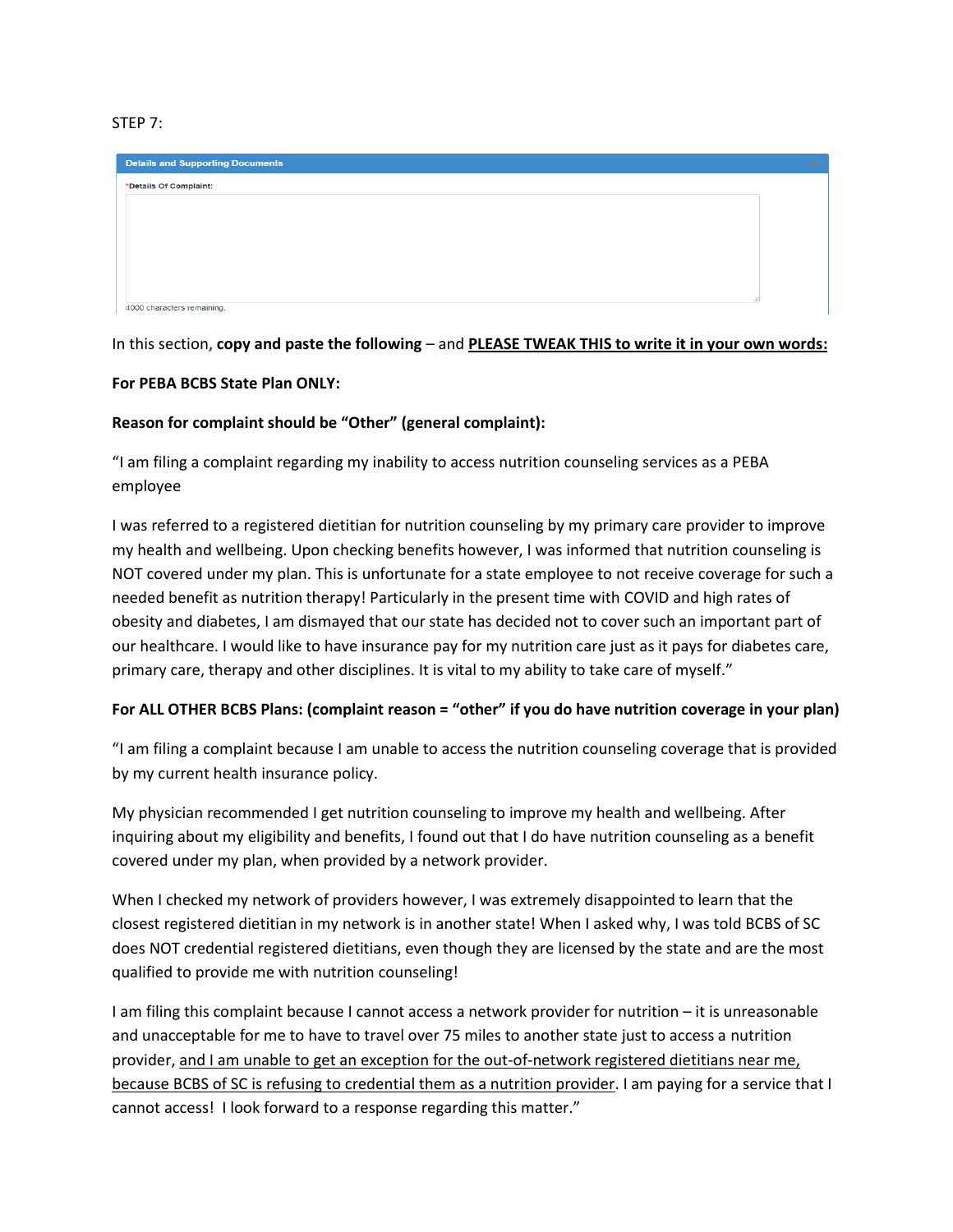#### **For United Healthcare, Cigna, Tricare and other commercial plans:**

#### **IF reason for complaint is "Other" and you have existing In-network nutrition coverage with your plan:**

"I am filing a complaint because I am unable to access the nutrition counseling services that are provided by my current health insurance policy.

My physician recommended I seek out nutrition counseling services to improve my health and wellbeing. After inquiring about my eligibility and benefits, I found out that I do have nutrition counseling as a benefit covered under my plan, when provided by a network provider.

However, the nutrition provider I was referred to is out of network; when I checked my network of providers, I was unable to find an outpatient dietitian within my geographical radius that is reasonable to access. I need my insurance provider to expand their network of registered dietitians to include someone within my geographical area of 50 miles so I can reasonably access a network provider.

#### STEP 8:

In this section, copy and paste the following (feel free to put in your own words):

#### **For PEBA/State Plan ONLY:**

"A fair resolution would be for BCBS of SC to

- a) Provide nutrition counseling as a covered service with my plan
- b) Allow registered dietitians near me to be credentialed as in-network nutrition providers with BCBS of SC and provide me with providers within my geographical area of 50 miles"

#### **For other BCBS plans ONLY:**

"A fair resolution would be for BCBS of SC to

- a) Allow registered dietitians near me to be credentialed as nutrition providers with BCBS of SC and stop blocking registered dietitians from being credentialed when they are the MOST qualified to provide this service
- b) Provide me with qualified nutrition providers (registered dietitians) IN the BCBS network WITHIN my geographical area of 50 miles"